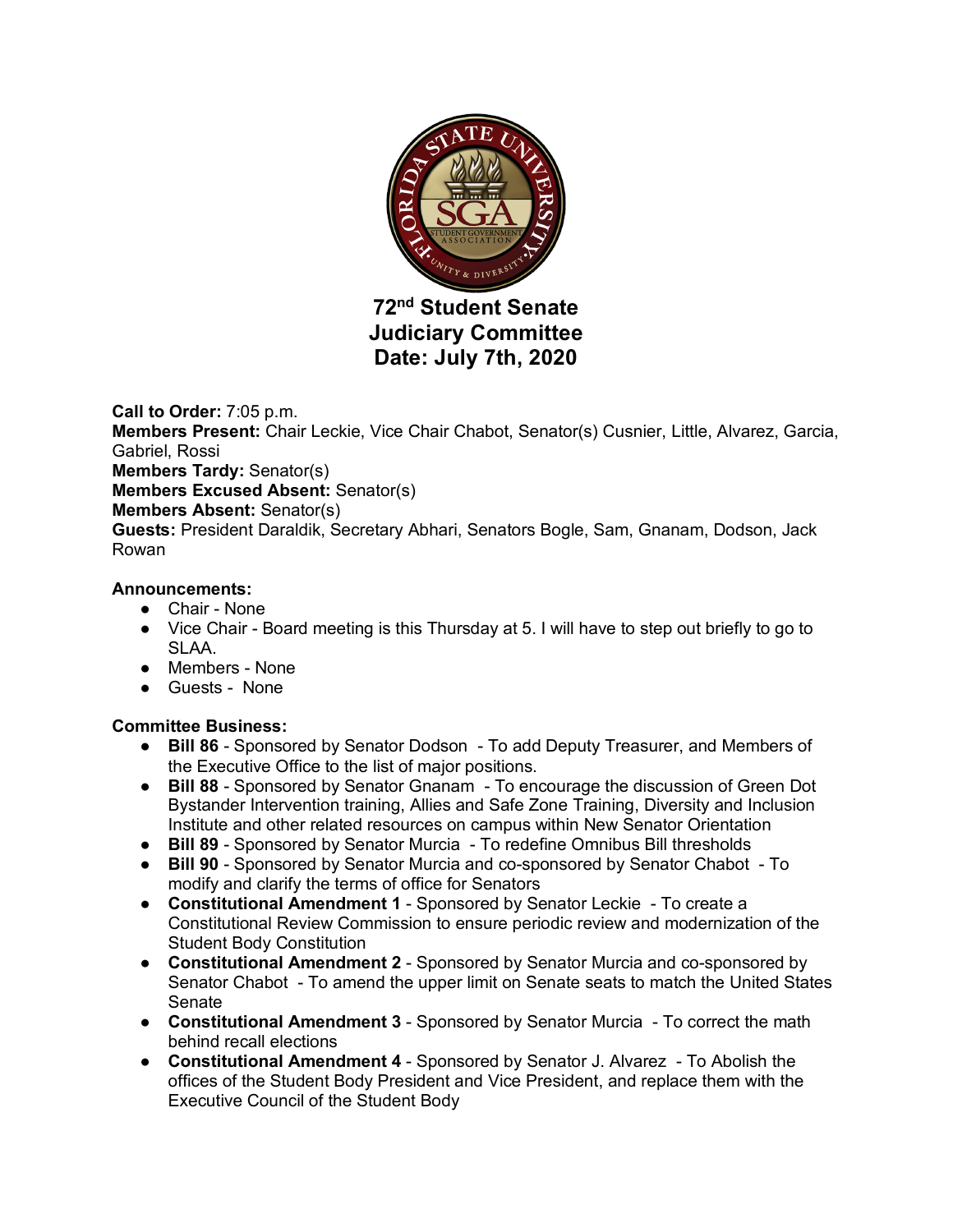### **Old Business:**

● None

#### **New Business:**

- **Bill 86** Sponsored by Senator Dodson To add Deputy Treasurer, and Members of the Executive Office to the list of major positions.
	- Opening Statement
		- Dodson: this bill adds Deputy treasurer and members of the executive office to major offices
	- Technical, Non-Debatable
		- Alvarez: was it the intention of the sponsor to read members of the executive office or members of the EOOP
		- Dodson: members of the EO
	- Senator Cusnier moves to enter Round Table Discussion
	- Senator Alvarez seconds
	- Round Table
		- Alvarez: I think this is a unanimous consent bill however I hesitate off the back because it is not EOoP. i want it to be clear for future iterations. I would like to hear the committees opinion
		- Chabot: should we also change cabinet officers to members of Executive cabinet
		- Alvarez: I think that it is fine the way it is right now given existing language in the constitution and statutes. I'm still wondering if we should change members of the EO to EOOP
		- Cusnier: personally I feel it works either way. I'm good if we add it or not
		- Garcia: I would prefer the more specific revision. Does this make any legal difference?
		- Alvarez: currently no but in the future it could. **Motion to amend bill**
		- **Garcia seconds**
			- Change "Executive Office" to "Executive office of the president"
		- **Alvarez moves to pass bill by unanimous consent**
		- **Cusnier seconds, bill passes**
	- Vote
		- X
	- Bill **RESULT**
- **Bill 88** Sponsored by Senator Gnanam To Encouraging the discussion of Green Dot Bystander Intervention training, Allies and Safe Zone Training, Diversity and Inclusion Institute and other related resources on campus within New Senator Orientation
	- Opening Statement
		- Gnanam: I have been working on this for a while. It includes diversity training in new senator orientation. It raises awareness for these training programs while not making it mandatory. There have been studies that do not recommend requiring these trainings. However raising awareness for it is a good first step
		- Bogle: I was in New Senator Orientation where this measure was include. I found it to be helpful and informative. I intend to use these in the future and support this measure
		- Gnanam: a few senators would like to be added as co-sponsors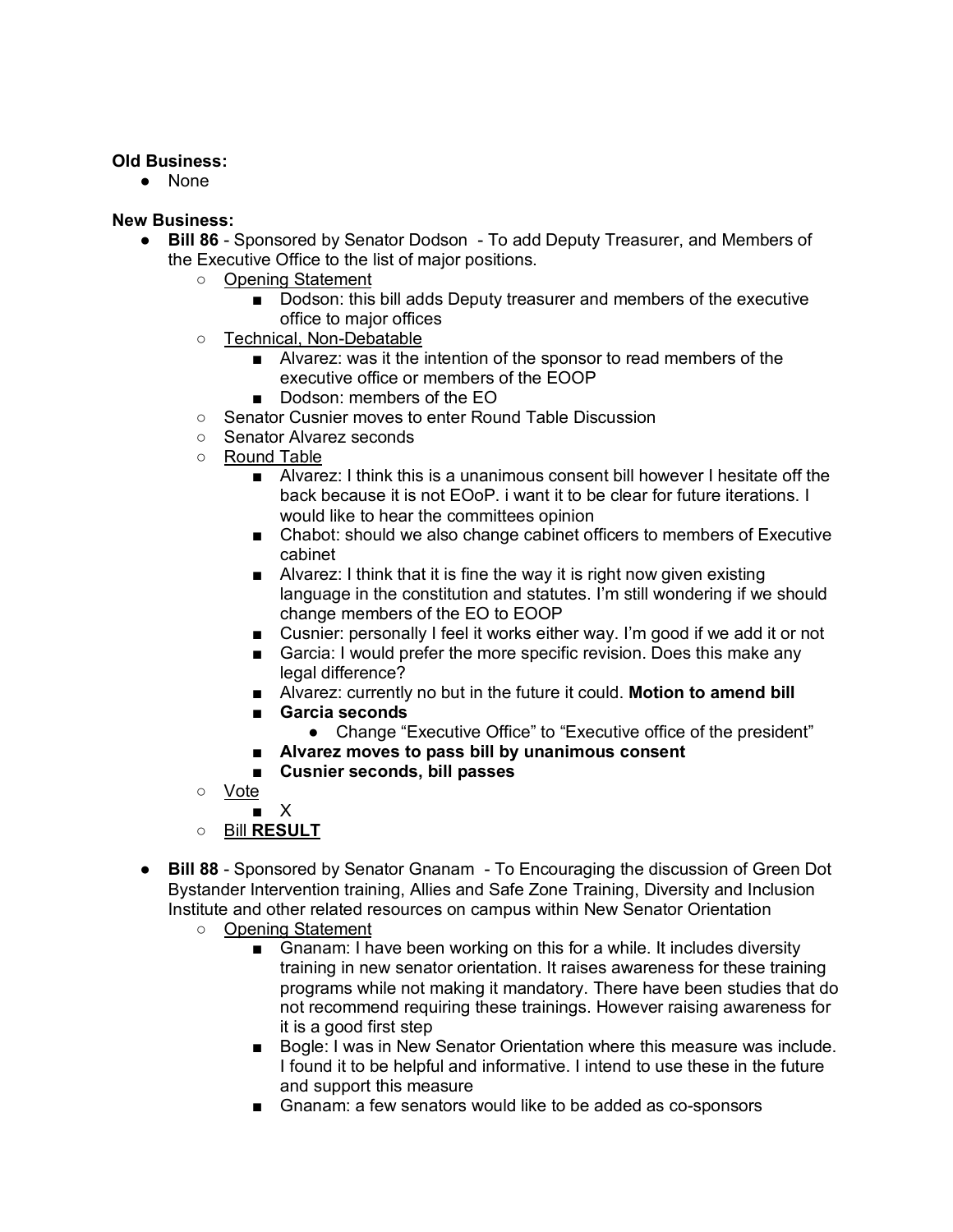- Technical, Non-Debatable
	- Alvarez: do you have a word version available without the comments included
	- Gnanam: yes
	- Alvarez: what are the names of people who wish to be add
	- Gnanam: Gabadage, adams, wang
- Senator Alvarez moves to enter Round Table Discussion
- Senator Cusnier seconds
- Round Table
	- Alvarez moves to add Gabadage, Adams and Wang as co sponsors, Cusnier seconds
		- Sponsor finds it friendly
	- Alvarez: we need to change the font to Arial for accessibility, and remove the comments section. I have always not been a fan of having NSO in chapter 200 but having these measures included are great. I have been through greendot training and it is very valuable. I applaud the Senator for not mandating it and I hope that this is strongly encouraged in the future.
- Senator Cusnier moves to call the question
- Senator Alvarez seconds
- Closing
	- Gnanam and Bogle: Thanks!
- Vote
	- Y 7(Alvarez, Cusnier, Garcia, Gabriel, Little, Rossi, Chabot, Little)
- Bill **RESULT**
- ○
- **Bill 89** Sponsored by Senator Murcia To redefine Omnibus Bill thresholds
	- **Garcia moves to add Senator J. Alvarez as primary sponsor**
	- **Cusnier seconds, motion passes**
	- Opening statement
		- Alvarez: I don't know if any of you have experienced the Mandela effect. The concept has been around for several years, and in the Senate, I have felt that many times. For a long time, I thought that the requirements of an omnibus bill were different than what is actually in our rules. The implications of that could be dangerous. I have proposed this to right that wrong so that the written standard for what is and is not an omnibus bill is in line with our vocal practice. An omnibus bill requires a two thirds majority to pass, and it amends two or more statutory titles. I hope you join me in passing this bill so we can avoid any future concerns about intel conduct of business.
	- Technical, Non-debatable
		- **Cusnier moves to enter round table**
		- **Garcia seconds**
	- Roundtable
		- **Cusnier moves to pass by unanimous consent**
		- **Garcia seconds, bill passes**
- **Bill 90** Sponsored by Senator Murcia and co-sponsored by Senator Chabot To modify and clarify the terms of office for Senators
	- **Garcia moves to add Senator J. Alvarez as a primary sponsor**
	- **Cusnier seconds, amendment passes**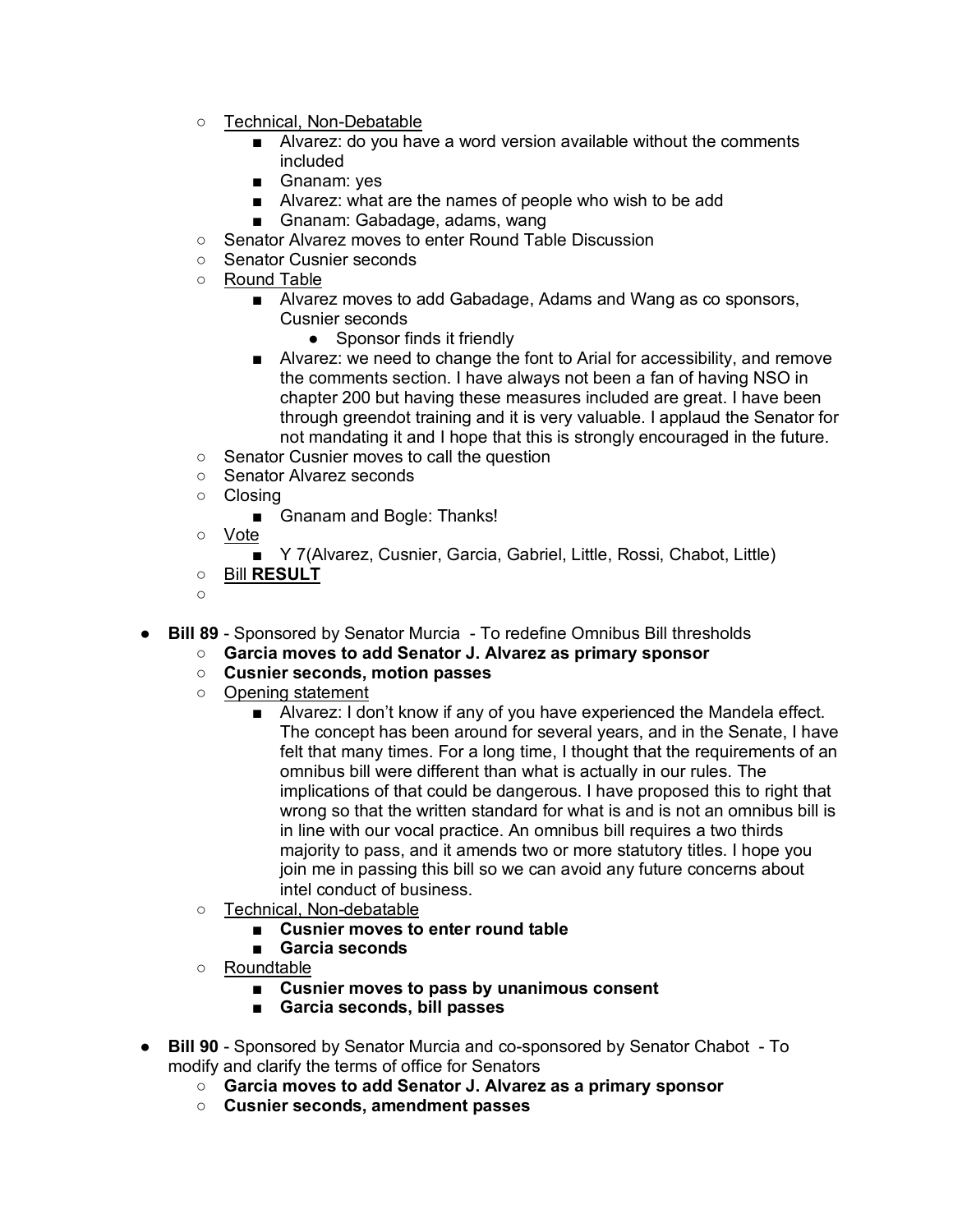- Opening statement
	- Alvarez: This bill covers two large concepts and one small fix. The first large problem is a reaction to Senator Gertz's appointment bills regarding allocation of seats. Sitting senators may be enrolled for graduate programs at FSU while not actively an undergraduate student. So, I've added a clause that if that happens, they'd be permitted a leave of absence between graduation from undergrad and commencement of graduate school. It also addresses senators who apply to swap seats while a sitting senator. In the past, I wrote a statement of dissent based on a Senator who did that. This bill states that while serving as a Senator, you cannot apply to take another Senator's vacant seat. Senators must serve the full length of terms if able. This bill also says that Senators cannot extend their term by resigning from a seat and simply applying for another, rather than running.
- Technical, Non-debatable
	- Garcia: Can a Senator resign to run for executive office?
	- Alvarez: Yes, but this bill doesn't cover the exec branch in any capacity
	- Garcia: So does this limit Senators from resigning for other reasons?
	- Alvarez: no
	- **Cusnier moves to enter roundtable**
	- **Garcia seconds**
- Roundtable
	- Cusnier: I completely disagree with section G. We are limiting people's opportunities. If someone sees other, better opportunities, they should be able to apply for them. Although it isn't the most ethical, section G shouldn't pass.
	- Alvarez: That only bars sitting senators to apply for other open senate seats. They would still be allowed to apply for other offices.
	- Cusnier: I knew that, just wanted to clarify.
	- Garcia: If a summer senator wanted to run for a vacant fall seat, would that be allowed? Since they wouldn't be a summer senator?
	- Alvarez: Yes. Additionally, summer senate is a temporary position and isn't affected by this.
	- Garcia: So you're trying to prevent Senators from switching seats between colleges?
	- Alvarez: Yes. This is mainly to prevent senators from extending their term through the application process- like going from undergrad studies to COSSPP without actually running for it.
	- Cusnier: **motion to amend the bill, removing section G**
	- **No second, amendment fails**
	- Garcia: I want to know why Cusnier feels we should remove section G.
	- Cusnier: Let's say I'm currently an undergraduate seat. I've been doing a good job and could go for re-election. I'd rather just apply for another seat without having been re-confirmed. It makes more sense to just remove it.
	- Garcia: I think that applies when people are doing their jobs and are invested. But sometimes, people aren't so accountable. In certain cases, Section G would be relevant, like when we don't want students in Senat just occupying space. A set of fresh eyes is always good. Worst case scenario, it would be good to have this available. If a senator wants to continue their term, they should just run for the seat in an actual election and accept the extra work.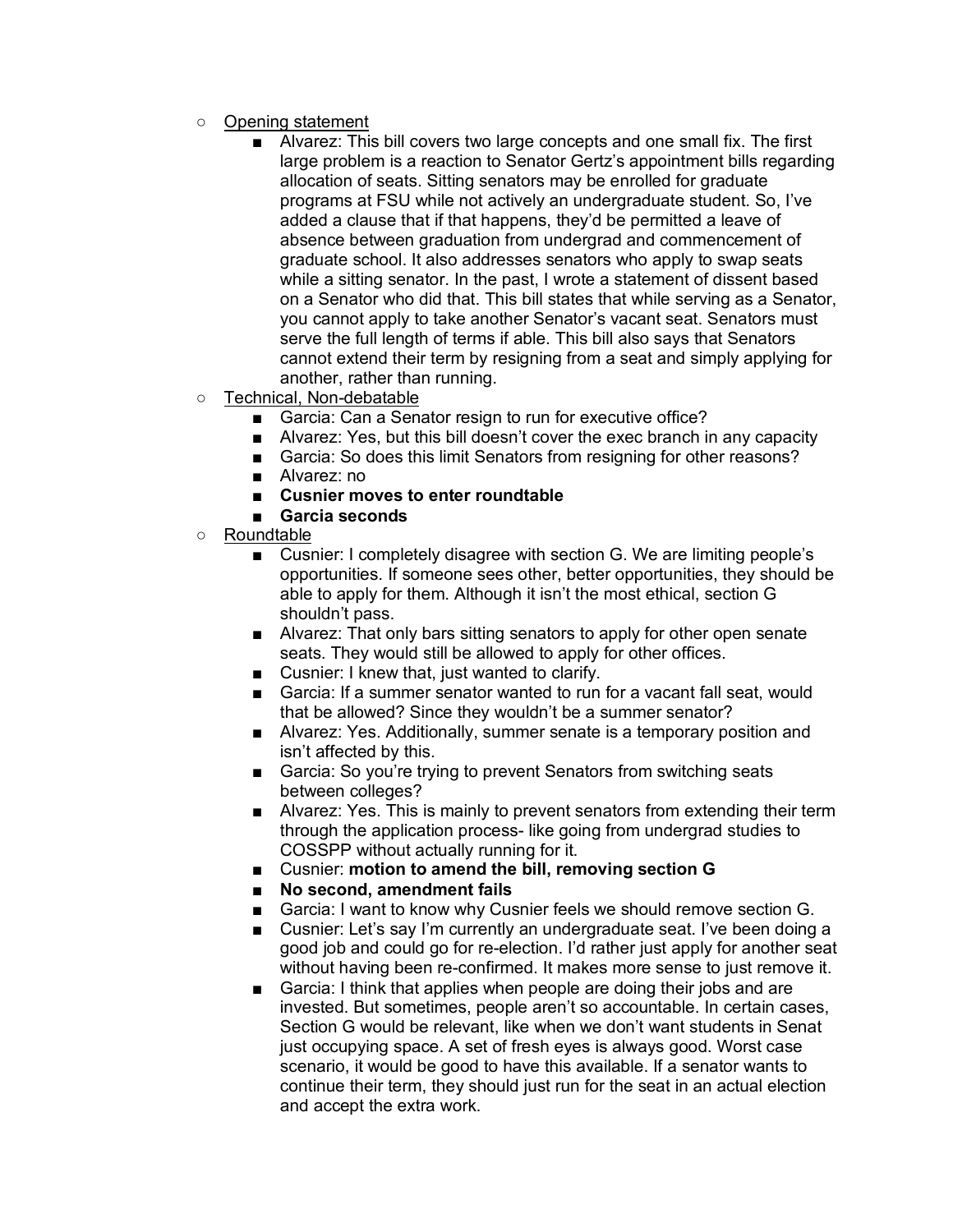- Cusnier: If a senator is not doing a great job, when they are confirmed, the senate wouldn't vote them back in. Even if we remove the section, those senators would still be allowed to complete their terms.
- Alvarez: One of our responsibilities as senators is to stick to our one year term. It's a privilege to be a senator, not a right. We've had instances in the past where people have taken advantage of the public's trust to extend their term. Keeping this section holds everyone accountable.
- Garcia: Would this bill limit Senators to only one term in their college career?
- Alvarez: No, there are no term limits in this bill. This is just so that sitting senators do not take available seats from other interested students.
- Cusnier: Essentially, this is to stop people from seat-hopping. But I think that's perfectly fair
- **Garcia moves to call the question**
- **Cusnier seconds**
- Closing
	- Time expired
- Vote
	- Alvarez (y), Cusnier (n), Garcia (y), Gabriel (n), Little (y), Rossi (n)
	- Chair breaks the tie, yes
	- **BILL DOES PASS**

# **Chairship is temporarily passed to Senator J. Alvarez**

- **Constitutional Amendment 1** Sponsored by Senator Leckie To create a Constitutional Review Commission to ensure periodic review and modernization of the Student Body Constitution
	- Opening Statement
		- Leckie: Oftentimes, our constitution is not looked over in a holistic way by anyone. This would put reps from all parts of SGA together to review it. The legislative branch would not be sitting alone in its power to change the constitution. Putting those leaders in a room together once every two years gives a necessary review to the document.
	- Technical non-debatable
		- Garcia: Before this amendment, how was the constitution reviewed?
		- Alvarez: This question is not formatted in a technical, non-debatable way. You may rephrase.
		- Garcia: How was the constitution reviewed in past years?
		- Leckie: There was no formal review process. Individual senators reviewed it and submitted amendments
		- **Garcia moves to enter roundtable**
		- **Cusnier seconds**
	- Roundtable
		- Cusnier: **motion to amend** 
			- "5.D I want to amend Section 5 D to read "All Meetings of the Commission must be open to the public, must be advertised 24 hours in advance, and must include time for student comment from all students who wish to be heard with a minimum of at least three minutes given to each student."
		- **No second, amendment fails**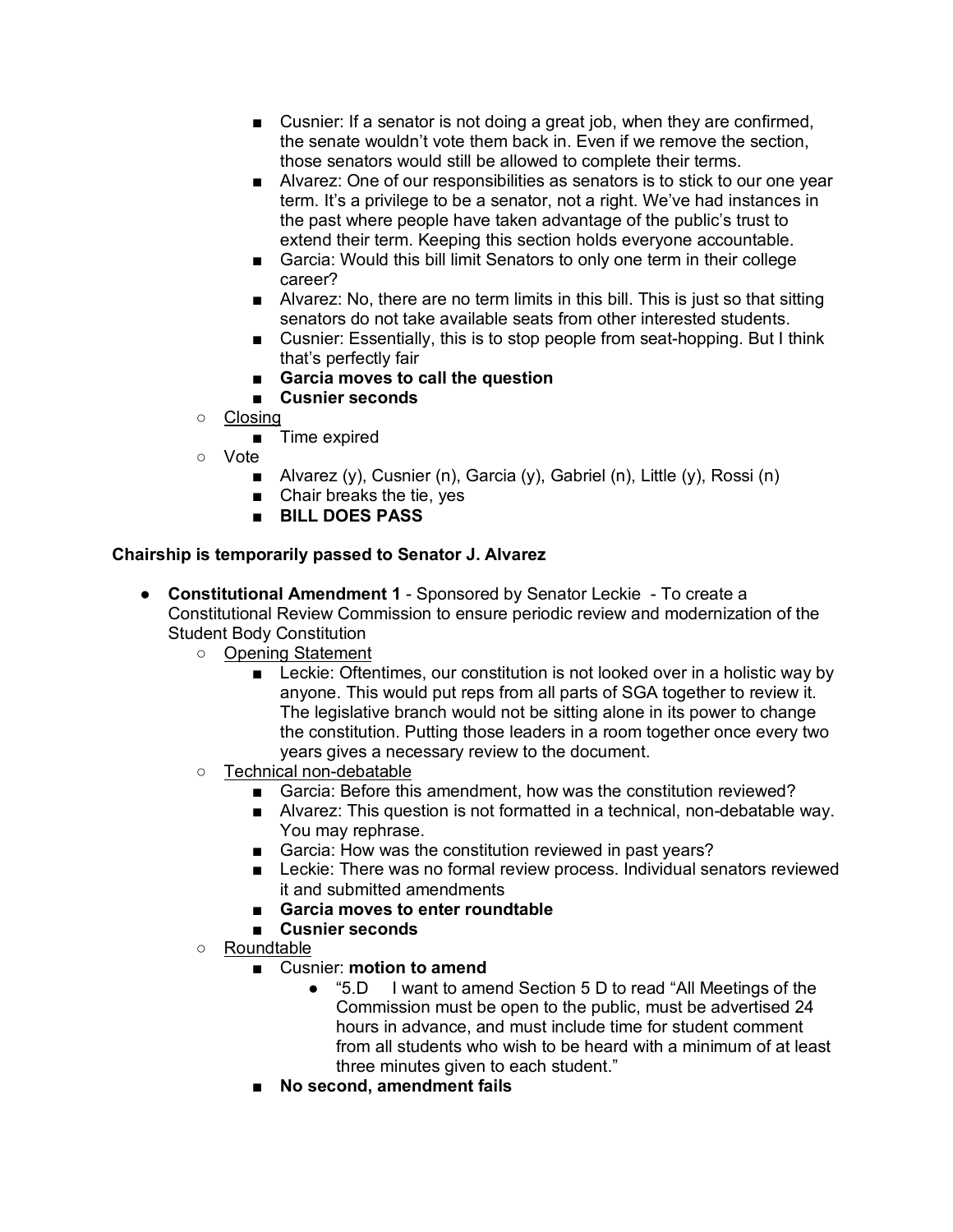- Garcia: For that section specifically, I think it should be advertised more than 24 hours in advance. In order for other students and leaders to learn about it, we should give them more notice. 24 hours isn't enough to adjust schedules for such an important meeting.
- Leckie: I see your point, and I agree there should be an advance notice. But I also know from experience that you don't want to make it too far in advance. If you did 48 hours, that would be ok, but anything beyond that is excessive
- Cusnier: **motion to amend** 
	- "5.D All Meetings of the Commission must be open to the public, must be advertised 24 hours in advance, and must include time for student comment. All Students who wish to speak will be allowed to speak at least once."
- **No second, amendment fails**
- Garcia: In the senate, is there a rule that everyone gets to speak?
- Leckie, Yes, there is time allocated for student comment in our rules
- Garcia: Does that rule limit each person to talking one time? Or is it different for every meeting?
- Alvarez: Any student who requests to speak at a senate meeting will be allotted that time, but there may be a time limit. And at least 5 min total must be available for student comment.
- Cusnier: I know both my amendments failed. But my amendments would ensure that everyone gets to speak. There's no guarantee that people will want to speak, but this amendment makes sure that people get that time if they want it
- Chabot: I think this is a matter for statutes, not this amendment.
- Garcia: Question for Chabot- earlier I mentioned extending the 24 hour advance notice to 48 hours for accountability purposes. How do you feel about that?
- Chabot: Again, I think this is a matter for statutes, not our constitution. I would like to see everything after "All Meetings of the Commission must be open to the public" removed and put into a separate bill for our statutes. Senator Alvarez, can you confirm our rules?
- Alvarez: our rules say that all meetings must be advertised at least 24 hours in advance on the SGA website. We must make meetings public, and have to give at least 5 minutes for public comment
- Garcia: I was just curious. Motion to call the question.
- **No second, motion fails**
- Chabot: **motion to strike**
	- Remove everything after "All Meetings of the Commission must be open to the public" in section 5.D
- **Cusnier seconds, amendment passes.**
- Chabot: **motion to call the question**
- **Cusnier seconds**
- Closing Statement
- Vote
	- Y (Chabot, Gabriel, Rossi, Garcia, Cusnier, Leckie, Little)
	- **AMENDMENT DOES PASS**

**Chairship is passed back to Leckie**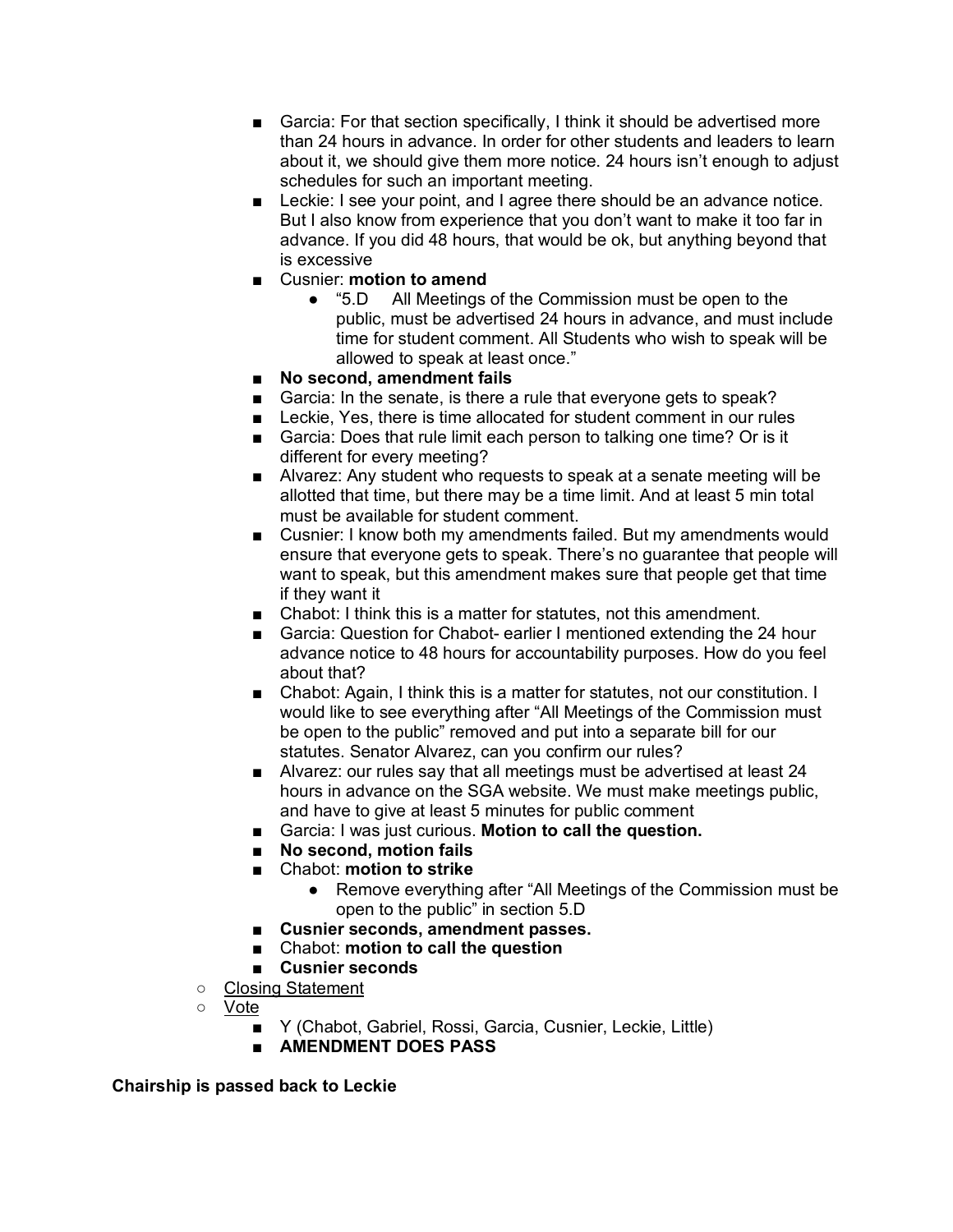- **Constitutional Amendment 2** Sponsored by Senator Murcia and co-sponsored by Senator Chabot - To amend the upper limit on Senate seats to match the United States **Senate** 
	- **Garcia moves to add Senator J. Alvarez as a primary sponsor**
	- **Cusnier seconds, motion passes**
	- Opening statement
		- Alvarez: This bill addresses two things: increasing the cap of senators to that of the US Senate, and include the Panama City campus seat. It was phrased as "number of seats" in the case of introduction of new seats to our senate. The current practice is to consider Panama City seat an "addition" rather than a member of quorum, this bill would fix that.
		- Chabot: This would allow us to reflect the US Senate- currently at 100 seats. Increasing seats would make apportionment much easier, since it is counted in percentages of colleges. This would make things much easier.
	- Technical, Non-debatable?
		- Cusnier: Is the number of seats based on the student body size? Would that change with this amendment?
		- Alvarez: It would remain as-is, based on enrollments in academic divisions.
		- **Cusnier moves to enter roundtable**
		- **Garcia seconds**
	- CusnierRoundtable
		- Garcia: So, this bill doesn't change the amount of senators to 100 right now, but it would allow the senate to increase to that number, given proper interest?
		- Alvarez: Yes.
		- Cusnier **moves to call the question**
		- **Garcia seconds**
	- Closing statement
		- Alvarez: I appreciate the input. I'm glad to see this bill on the floor.
		- Chabot: Thank you all, hopefully this makes our lives easier.
	- Vote
		- Y (Cusnier, Chabot, Alvarez, Gabriel, Rossi, Little, Garcia)
		- **AMENDMENT DOES PASS**
- **Constitutional Amendment 3** Sponsored by Senator Murcia To correct the math behind recall elections
	- **Garcia moves to add Senator J. Alvarez as a primary sponsor**
	- **Cusnier seconds, motion passes.**
	- Opening Statement:
		- Alvarez: as the student body has grown the number regarding recall elections has not matched this. Right now it takes more signatures to recall an AS senator than the SBP. In creating this I look towards different counties in the state of florida, and used that to create this amendment. I also removed unnecessary language and fixed the math. This makes it easier for the general public to understand
	- Technical Non=debatable
		- None
	- Little moves to enter roundtable, Garcia seconds
	- Cusnier moves to call to question, Little seconds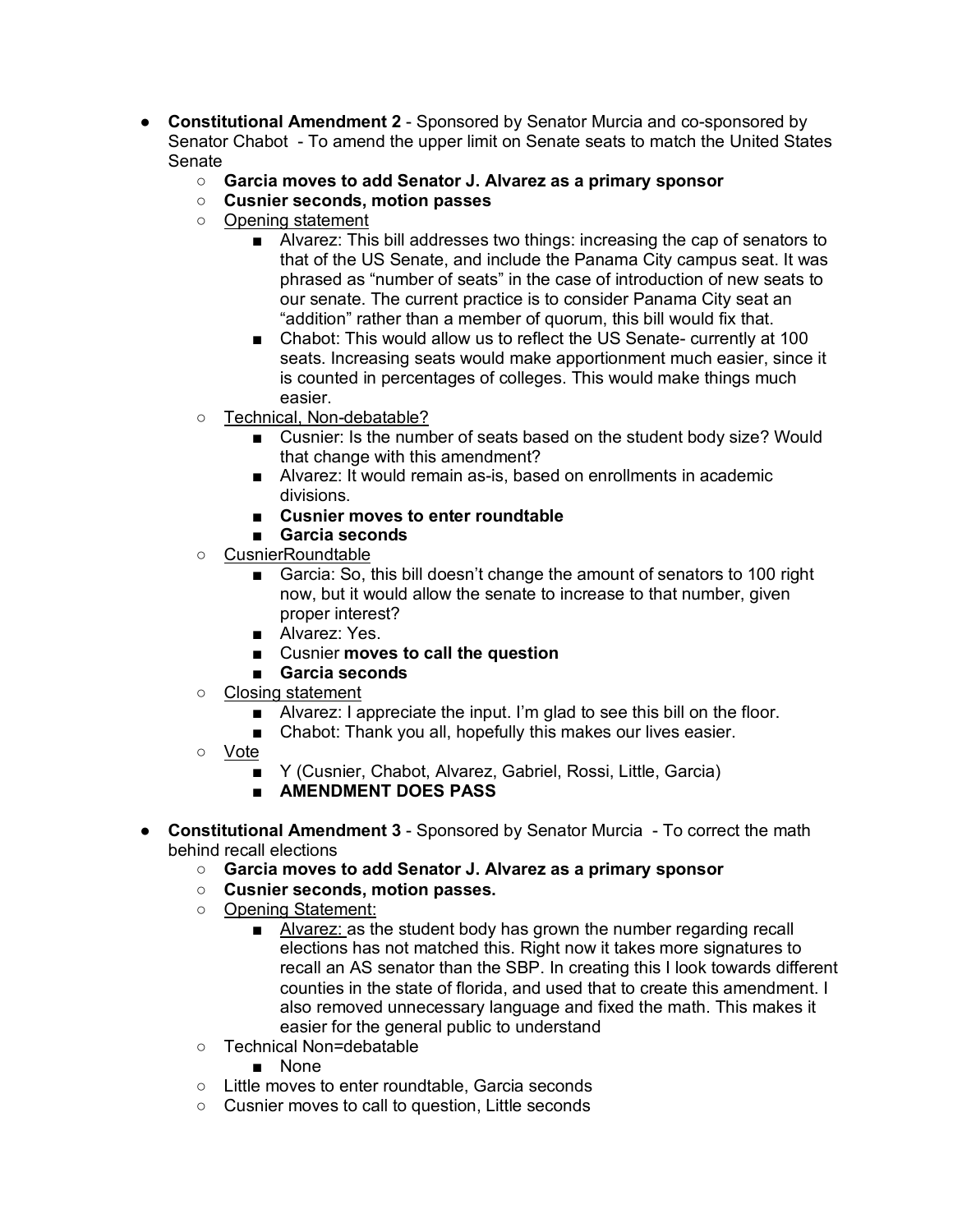- Closing: I appreciate the enthusiasm and trust. Thank you
- Vote
	- Y (Alvarez, Cusnier, Gabriel, Garcia, Little, Rossi, Chabot)
- **Constitutional Amendment 4** Sponsored by Senator J. Alvarez To Abolish the offices of the Student Body President and Vice President, and replace them with the Executive Council of the Student Body
	- Opening Statement:
		- Alvarez: I don't usually us quotes but "all of the ills of democracy...". I believe that one of the things we need to address is unitary executive theory. I wrote this to remind senators of institutional change and in looking at other nations, Switzerland inspired my writing and I wanted to use this to say that the executive should represent more than one part of campus. I believe that power should be share within the council. I wanted to ensure accountability between the senate and exec and this addresses those concerns. I realize the depth and scope of this and look forward to seeing what you all decide
	- Technical Non-debatable
		- None
	- Garcia moves to enter roundtable, Cusnier seconds
	- Roundtable:
		- Cusnier: Why do you want this change?
		- Alvarez: I enjoy looking at other points in our history when SGA has been a force for good. But there is a consistency of the lack of initiative and representation in Exec. the nature and culture of these offices have separated the for each other, sga and the student body of a whole. I has seen the failures of this culture and the possibility for change that fixes these problems. If there was a reality, this would be an expansion of the possibility of the exec and the possibility of real change. I hope that the make up of this council would be more diverse than we have seen in the SBP in the past. I want this to be example of the change we are capable of.
		- Little: this executive council replaces the top three as is?
		- Alvarez: only the SBP and SBVP, not treasurer
		- Little: Why not give the SBT a vote
		- Alvarez: currently their powers in statutes does not align with what this council is meant to do. It would also complicate the functioning of this council.
		- Cusnier: I hear Alvarez load and clear however this is a major change to how SGA will be structured and function.
	- Cusnier moves to table, Rossi seconds
	- **Amendment Tabled**

#### **Unfinished Business:**

## **Committee Legislative Round Table:**

- Alvarez: I have so many things I am working on. I am open to questions about those. I know somethings are going to Rules and I was wondering if you all had any opinions.
- Leckie: I have a resolution that will bind the Senate to creating a COVID taskforce